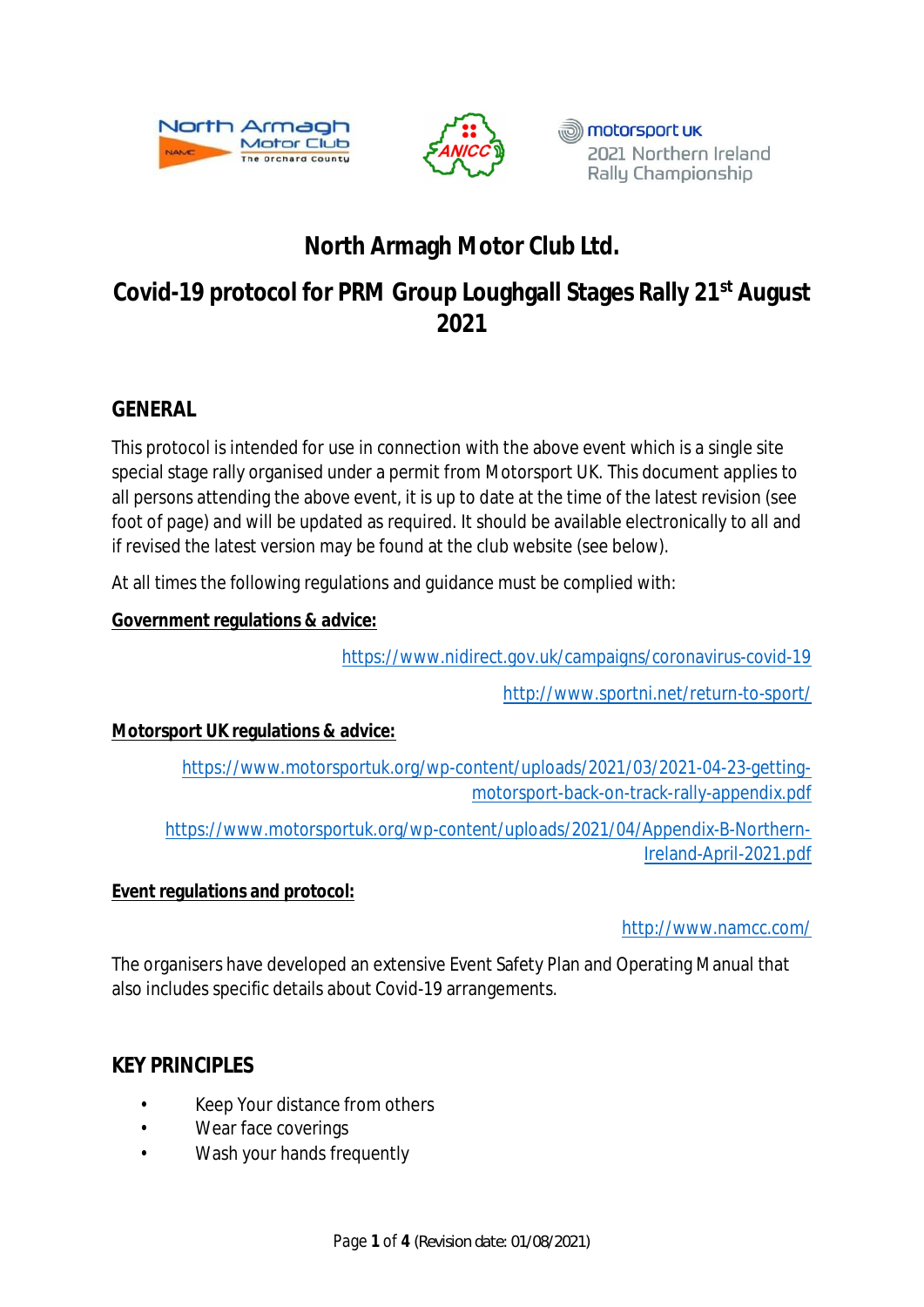## **PROTOCOL**

All event procedures have been designed to comply with current regulations and guidance so competitors and officials will not be expected to handle any document (including entry forms, signing-on sheets, timecards, etc) or be close to any other person without a face covering or screen.

It is a condition of admission that all competitors and their service crew, all officials and all spectators must provide contact details to an official of the organising club on demand. This data will be held in compliance with the club's Data Protection policy and will be destroyed when no longer required for track and trace purposes in connection with this event.

The current legal regulations are available on the Department of Health website.

Some of the restrictions are law through regulation, while others are guidance.

Everyone is legally required to comply with the regulations.

If you fail to comply with the regulations without reasonable excuse, you are committing an offence. For some offences you may be given a fixed penalty or a fine on summary prosecution.

By making safer choices and following public health advice, you can all help lower the spread of COVID-19 in the community.

#### Do your part to keep yourself and others healthy:

- · book a test and self-isolate for 10 days if you have COVID-19 symptoms
- · self-isolate if you have been identified as a close contact
- · wash your hands
- · wear a face-covering
- · keep your distance from others
- · limit your contacts
- · avoid large gatherings and busy places
- · spend time outdoors rather than indoors
- · don't travel to or from places with higher COVID-19 infection rates

#### **Entering the event and signing on (Competitors and Officials)**

- · All information must be entered through the RallyScore website: https://www.rallyscore.net/
- · There are separate links on RallyScore for Competitors to enter and sign-on as well as for all Officials to sign-on.
- · You will not be required to pass any document to/from another person at the event

#### **Scrutineering**

· No scrutineering will take place on the Friday evening prior to the event.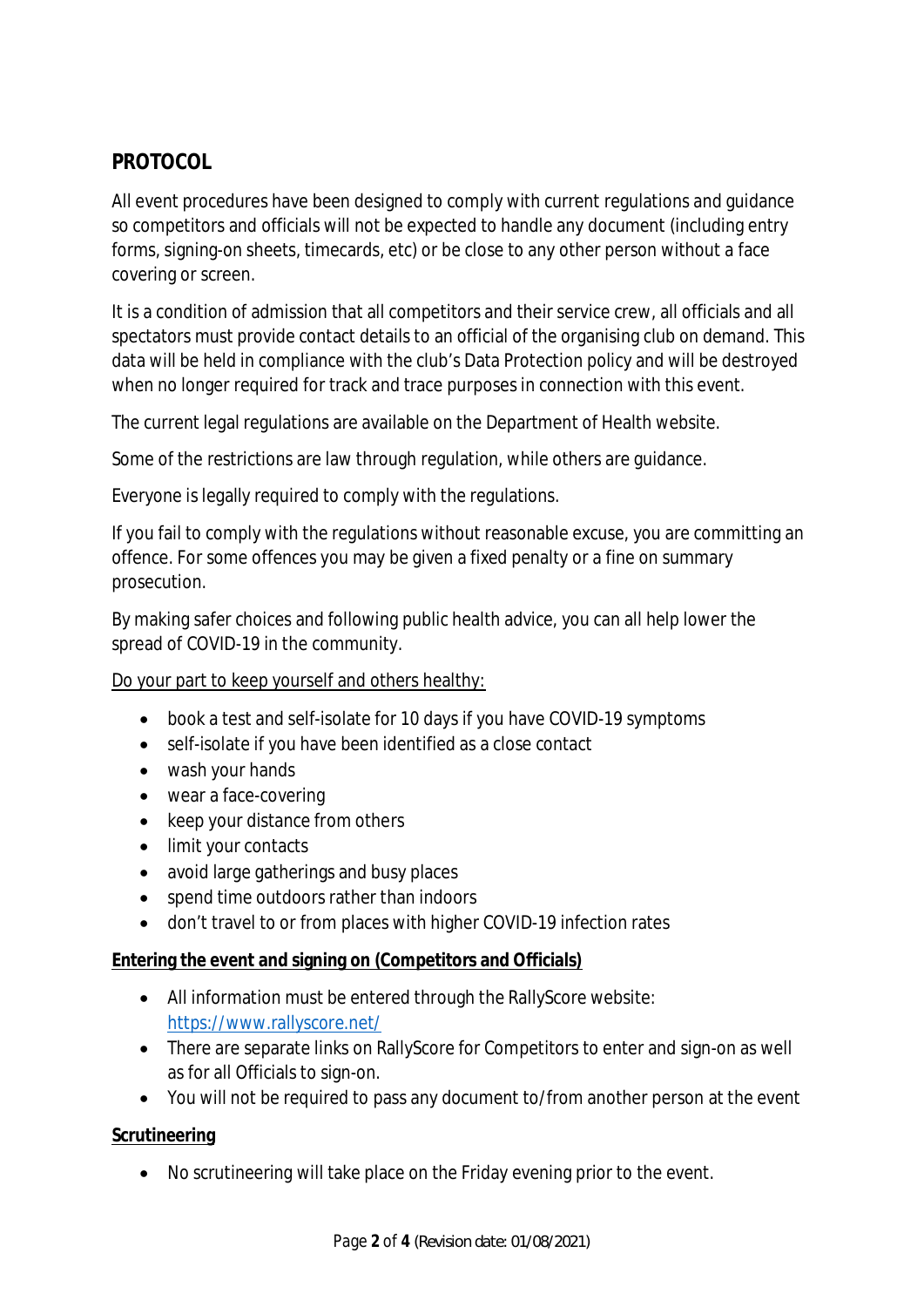- · As each competitor will have completed a Pre-Event Scrutineering declaration, physical pre-event scrutineering will be limited.
- · Throughout the event, scrutineers will carry out random checks on cars from each race (as well as helmets and complete race suits) to ensure that they match the information declared.

### **In the Service Area**

- Social distancing among everyone at the venue is crucial. In specific situations where team-members are temporarily unable to maintain social distance, competitors are responsible for providing appropriate PPE to ensure that those involved are able to work safely.
- Where two or more vehicles share the same awning or paddock space, there must be adequate distance between vehicles to allow them to be worked upon with social distancing.
- · Sharing of tools and equipment should be avoided. In exceptional circumstances, sanitisation must take place between different users.
- · Communication will be by tannoy and electronically, there will be no face to face briefing meetings for competitors or officials.
- · Away from the track, minimising risk from COVID-19 is the shared responsibility of everyone. Face masks / coverings must be worn where social distancing is not practical (e.g. mechanics working on a car, or physical checks as part of scrutineering).
- · Providing food and drinks for team members and others directly involved with a competition vehicle is permitted, provided social distancing and other safety measures are respected.

## **Medical Support**

- · Medical support for the event will be provided as ever. However, competitors should carry a first aid kit to deal with minor injuries themselves.
- · Anyone feeling unwell with COVID-19-like symptoms should NOT attend the Event Paramedic or Ambulance; rather they should inform the Rally Office of their concern before leaving the venue to contact their doctor or call the NHS helpline 111.

## **Competitors - On the Stages**

- · On-track rules and regulations remain unchanged.
- · Competitors should minimise the time spent together in the car and ensure adequate ventilation of the vehicle at all times. It is expected that there should be no need to be in the car together for more than 15 minutes at any time during the event. In the case of a delay please ensure at least one of the crew leaves the vehicle but stays nearby. Crews should wear an approved balaclava or other non-flammable face covering when sharing the car.
- · Should your vehicle stop on a Special Stage as a result of a problem or an incident you will be approached by a marshal at a distance. Please indicate to that marshal if